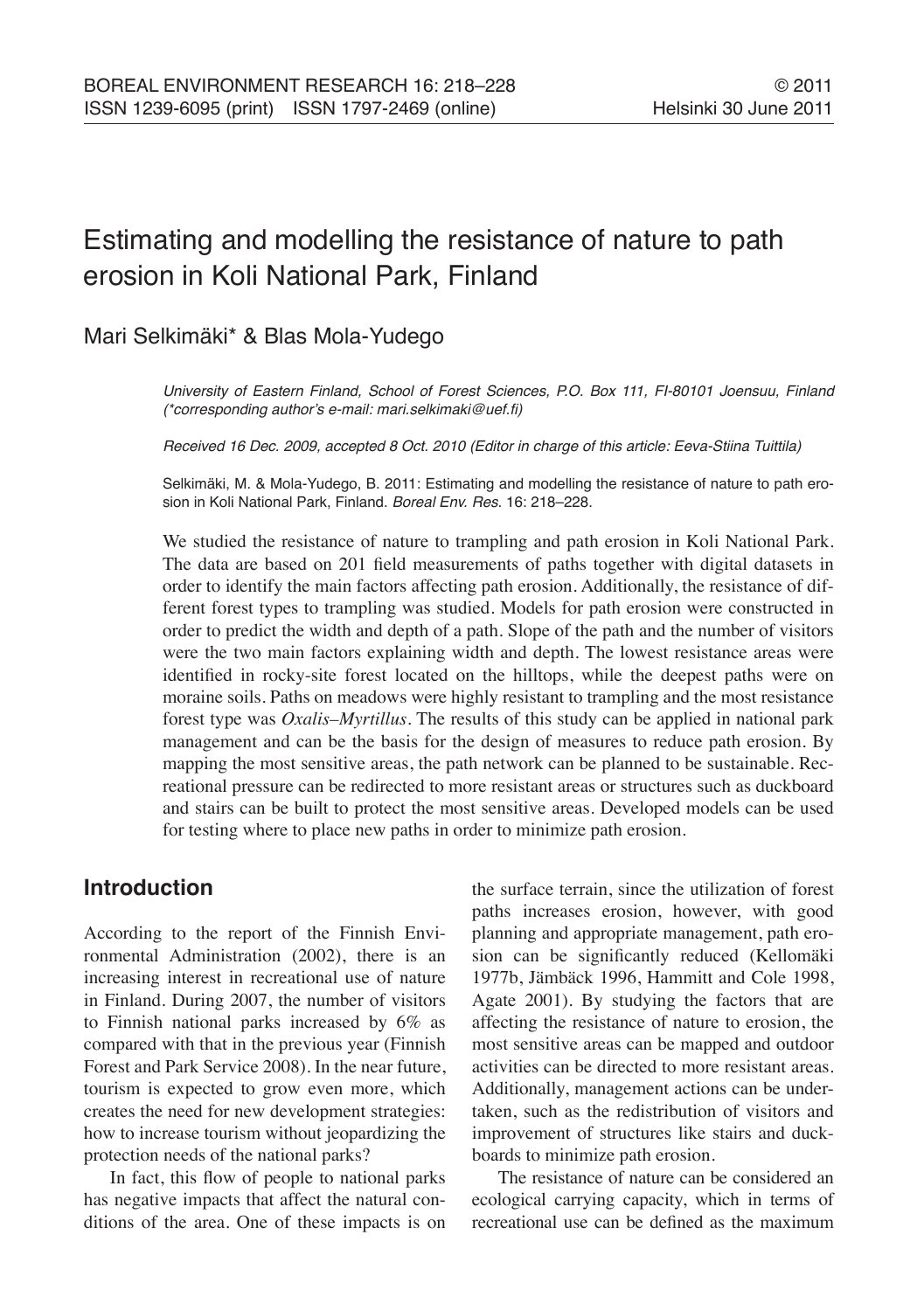number of people that can use a place without unacceptable changes in the physical environment as well as in the quality of recreational experience (Vuolanto and Tuhkanen 1982, Järviluoma 1994, Hemmi 1995, Hammitt and Cole 1998, Cole 2004). The resistance of nature is determined by the type of vegetation and soil, topography as well as the number of visitors, the type of activity and the time of activity (i.e. season) (Vuolanto and Tuhkanen 1982). Recreational activities are often channelled to paths, resting and camping areas where the effects of trampling can be seen as the wear and tear of the terrain (Kellomäki 1977b, Vuolanto and Tuhkanen 1982, Jämbäck 1996). Considerable damage to the vegetation and the soil are caused by horses, mountain bikes, motorcycles and snow mobiles, but they are often restricted to their own official tracks or are forbidden in national parks (Weaver and Dale 1978, Nenonen 1990, Törn *et al*. 2009).

Much research has been conducted on the resistance of vegetation to trampling by experimental trampling studies (Kellomäki 1973, 1977a, Kellomäki and Saastamoinen 1975, Weaver and Dale 1978, Emanuellson 1984, Cole and Bayfield 1993, Cole 1995, Littlemore and Baker 2001) or by measuring damage to the vegetation in worn out areas such as paths, fire places, camping areas and urban forest (Liddle 1975, Hoogesteger 1976, Nylund *et al*. 1979, 1980, Coleman 1981, Ukkola 1993, Karjalainen 1994, Rautio *et al*. 2001, Littlemore and Baker 2001, Andrés-Abellan *et al*. 2005, Malmivaara-Lämsä *et al*. 2008b, Törn *et al*. 2009). The results of these studies revealed a curvilinear relationship between the amount of trampling and the resistance of vegetation and that the resistance is often negatively correlated with resilience (Kellomäki 1973, Weaver and Dale 1978, Emanuelsson 1984, Cole 1995, Littlemore and Baker 2001). The resistance of vegetation is determined by the relationship between destruction and growth rate. The destruction depends on the type of wear, volume and timing of disturbance, whereas the growth rate depends on site characteristics (moisture and nutrient supply, light and thermal conditions) as well as biological characteristics of the vegetation (morphology, reproduction and species adaptation to local environment) (Kellomäki 1977a, Kellomäki

and Lakka 1979, Nenonen 1990). Furthermore extreme climatic conditions, such as cold and dry winds and crown snow, reduce vegetation resistance (Nenonen 1990).

The characteristics of plants most resistant to trampling are, in general: small size, small leaf area, rosette or tussock growth habit, deep roots, fast growth and fast reproduction (Vuolanto and Tuhkanen 1982, Cole 1995, Jämbäck 1996). Cultural plant species, like meadow and pasture vegetation, are notably more resistant to trampling than are forest species (Hoogesterger 1976, Vuolanto and Tuhkanen 1982, Emanuelsson 1984). Plants most sensitive to trampling include mosses and lichens (Kellomäki 1977a, Törn *et al*. 2009). The resistance of individual species can change depending on the habitat type in which it is growing (Kellomäki and Saastamoinen 1975, Emanuelsson 1984). Therefore, it is meaningful to study the resistance of vegetation in different forest types. In Finland, the resistance of forest types in short term trampling experiments was found to be, in descending order, MT (*Myrtillys* type), OMT (*Oxalis–Myrtillys* type), VT (*Vaccinium* type), CT (*Calluna* type), ClT (*Cladonia* type) and rocky-site forest (Kellomäki and Saastamoinen 1975, Kellomäki 1977a). A study on the effects of long-term trampling showed similar results with one exception: OMT was more resistant than MT (Malmivaara-Lämsä *et al*. 2008b). The reason is thought to be the faster regeneration power of herbaceous plants which are dominant in OMT forests.

After vegetation has worn away and soil starts to compact under trampling, water begins to flow on top of the ground, instead of infiltrating into the ground, causing rill and gully erosion (Morgan 2005, Blanco and Lal 2008). Running water is a significant eroding factor, causing the detachment of soil particles. An increase in the slope of the terrain increases the ability of water to carry material (Brinker and Tufts 1995, Agate 2001, Morgan 2005). Soil erodibility is determined by the detachment and transportation of soil particles. This varies with soil texture, shear strength, aggregate stability, infiltration capability as well as the organic and chemical content of the soil (Morgan 2005, Blanco and Lal 2008). Many studies show that trampling also causes changes in soils nutrient and mois-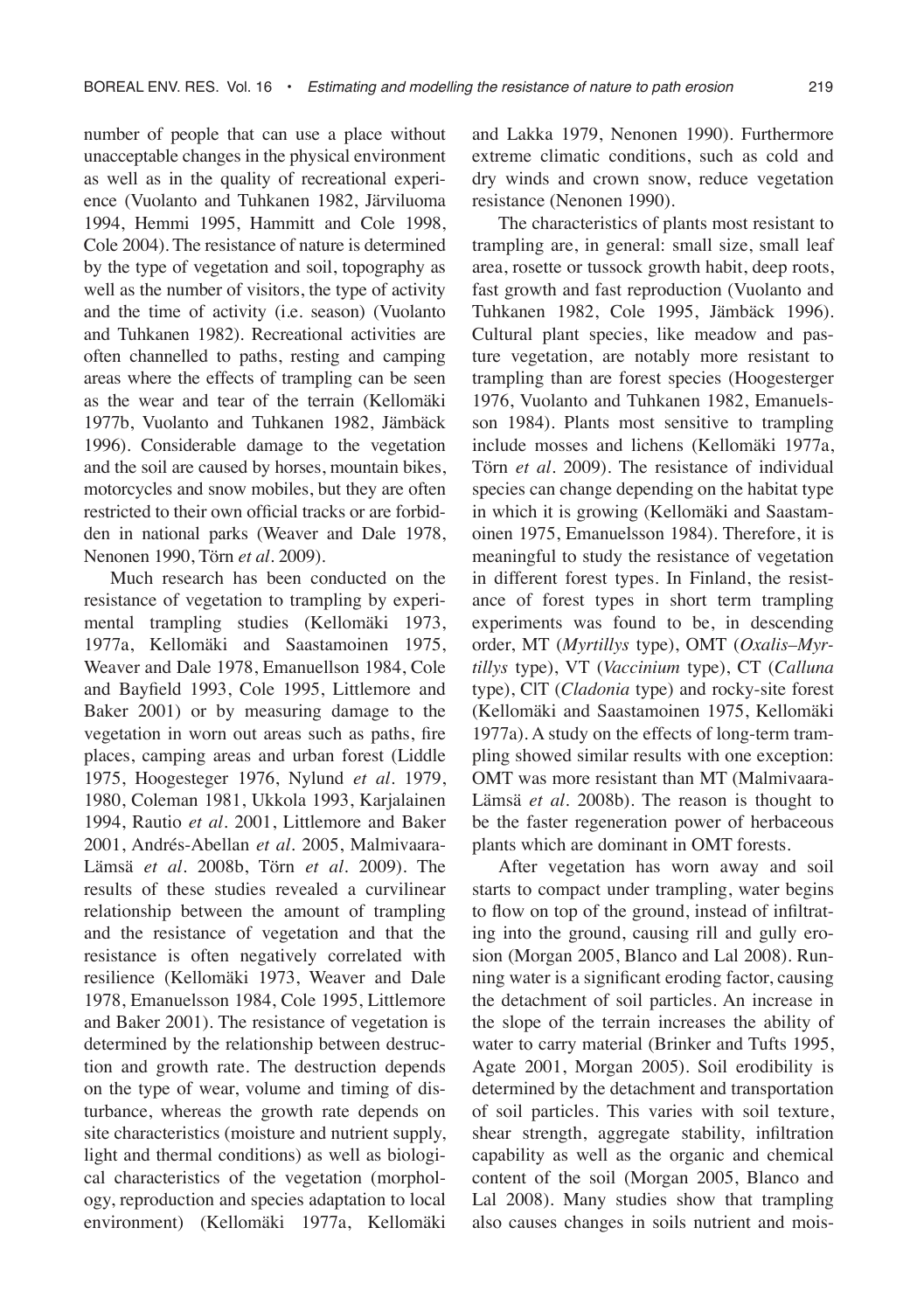ture contents, reduce its porosity, damage the mycocelial filaments as well as disturbs soil microbial communities and invertebrates (Liddle 1975, Weaver and Dale 1978, Coleman 1981, Littlemore and Baker 2001, Andrés-Abellan *et al*. 2005, Malmivaara-Lämsä *et al*. 2008a).

In path erosion studies (Coleman 1981, Ukkola 1993, Karjalainen 1994, Rautio *et al*. 1999, Törn *et al*. 2009), the most common factors measured are path width, depth, slope of the path, exposure of the stones and roots, number of visitors, aspect and the surrounding forest type. The resistance of vegetation to trampling and path erosion have been widely studied, however, little modeling (e.g. Coleman 1981) has been done. Although, in general, soil erosion is well studied, the most frequently used USLE model (Universal Soil Loss Equation) (Morgan 2005, Blanco and Lal 2008) cannot be directly applied to path erosion modelling, since path erosion is typically concentrated in narrow areas, while normal soil loss estimation has been done for larger areas.

This study focuses on path erosion in national parks, based on the measurements in Koli National Park in Finland. The aim is to provide tools and develop models that can contribute to a better understanding of the process of erosion on natural paths that can be used in the management of natural areas. The hypotheses are: (1) An increase in slope, number of visitors and elevation increase the probability of erosion. (2) Paths on bedrock are expected to be the widest and on moraine the deepest. (3) The meadow type is expected to be most resistant and the rocky sites most sensitive to trampling, while forest types are expected to be between these two. (4) Regarding the resistance of forest types, it is assumed that MT forest is the most resistant followed by OMT, VT and the rocky site forest (Kellomäki 1977a).

## **Material and methods**

#### **Study area**

Koli National Park (63°05´47´´N, 29°48´20´´E), located in North Karelia, eastern Finland, covers 3000 ha and contains over 60 km of paths, both man-made and natural. Paths classified as manmade include crushed stone coated paths, paths on old forest roads and paths on the ski slopes, whereas the rest were classified as natural paths. The relatively large differences in elevation, calciferous rock and small streams as well as human activities such as slash-and-burn cultivation and grazing on meadows have created very diverse habitats for plants and animals. The Koli area hosts many rare and endangered animal and plant species (Hakalisto 2000). The altitude ranges from 94 m a.s.l. (Lake Pielinen) to a peak of 347 m a.s.l. in the park. The growing season is 10–12 days shorter on the hilltops than in the lower areas. Koli is the southernmost place in Finland where crown snow load occurs, which shortens the growing season as well as lowers the vegetation resistance to trampling (Nenonen 1990, Norokorpi 2000). Snow cover is typically about 90 cm on the top of hills and about 70 cm on the shores of Lake Pielinen (Kullberg and Lovén 2006). During spring, the snowmelt on the inclined paths is carrying material and causing erosion in natural as well as in man-made paths.

#### **Data measurements**

A path inventory was conducted in the autumn of 2005, as part of the NEST-Koli project (the Northern Environment for Sustainable Tourism). The inventory method had to be fast and simple due to the extensive path network and the fact that no previous information about the condition of the paths was available. This was the first path inventory made in the park, and it aimed to collect information regarding the condition of the paths (both man-made and natural), to define level of erosion as well as to suggest actions to repair the problems or damages found (e.g. repairing duckboards, building ditches). In this study we used 201 measurement points of natural paths from this path inventory data.

There was no previous information on the paths' conditions, therefore, based on visual estimation of roots and stone exposure and soil loss [a method modified from Jewell and Hammitt (2000)], every natural path was divided into sections based on the erosion criteria, according to the classification presented in Table 1. In addition to this classification, a new section was added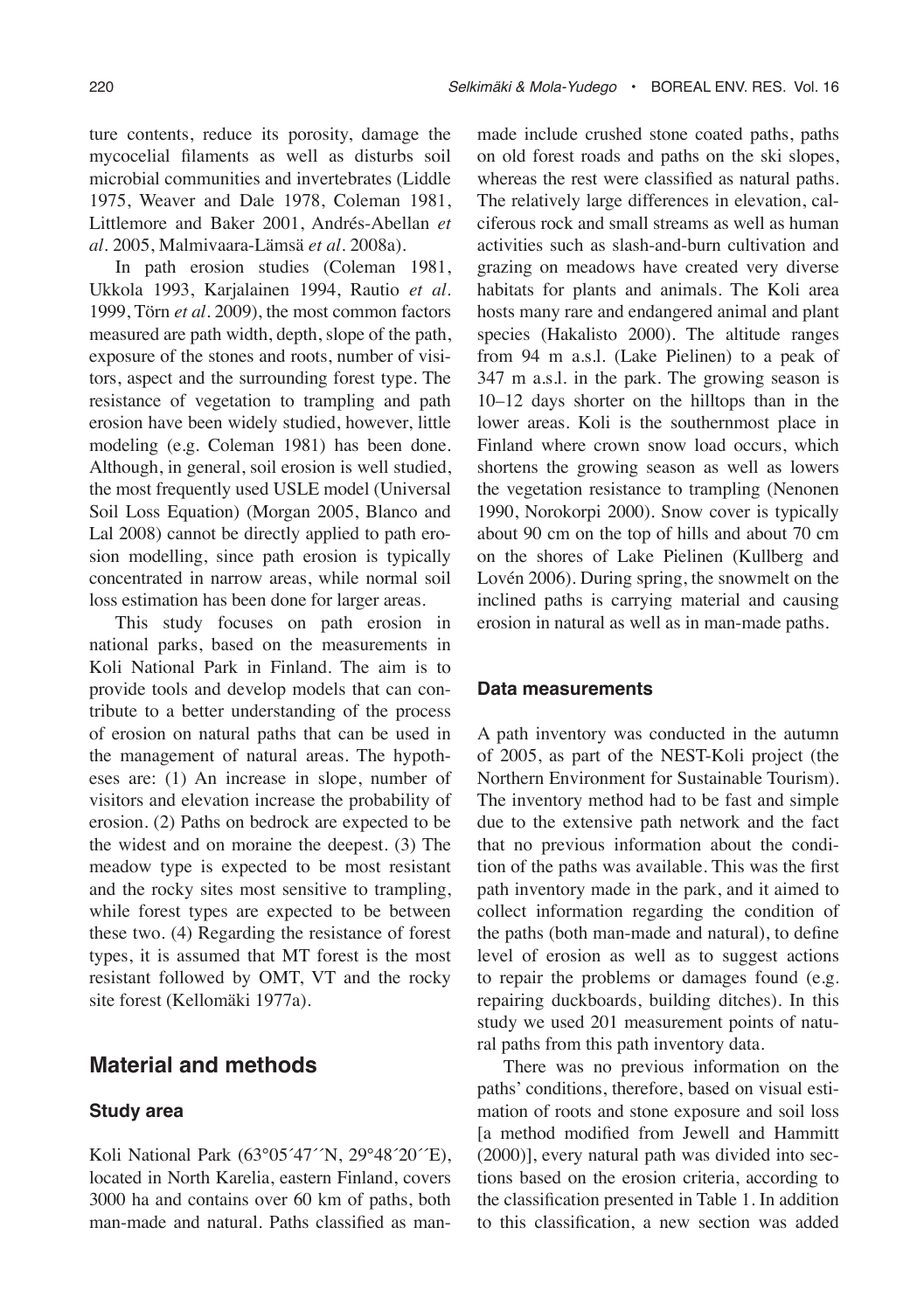based on the following criteria: change in the slope of more than 7°, visually evident change in the rate of erosion (width or depth), and a noticeable change in the terrain/vegetation type. The resulting sections were considered homogeneous, and measurements were then taken for each of the sections defined in each path. At least one measurement was taken for each section, and in case of long sections, several measurements were taken. The information collected per section were: erosion class, vegetation type, terrain type, and possible action to be taken to fix damages (e.g. building stairs). Inside the sections, at each measurement point measurements of the paths width, depth and slope were performed. Each measurement point was marked on the path map along with its distance from the beginning of the path. A wire gauge measure was used to calculate the distances and base maps (1:20 000) were used as a background reference.

The path width was measured to the disturbed edges of the path, while the path depth was measured at the deepest point of the path at the measurement point. Slope was the general slope of the path close to the measurement point, and the vegetation types were recorded around the path. The forest site types follow Cajander's (1949) classification. In general, paths were located in the forest types OMT (*Oxalis–Myrtillus* type, includes groves), MT (*Myrtillus* type), and VT (*Vaccinium* type). Forest on bedrock areas were classified as rocky-site forest. Paths crossed also other vegetation types, such as meadows and slash-and-burn areas, which were combined for the analysis given the small amount of measurements and the similar characteristics between them (both are resulting from human influence and covered by wide grass vegetation). Estimations on the number of visitors on different paths were based on long-term observations by the park administrators. The number of visitors was estimated per year. For natural paths, the estimation varied from 300 to 7000 visitors per year. Except for the two new paths, information of how long the paths have been in use was not available.

#### **Digital data**

For the topography of the terrain, a digital terrain model (DTM) with a 2.5-m resolution was used. The DTM provided the elevation of each measurement point, using the spatial analysis tools of ArcGis 9.2. To obtain soil types, the geological map of soils 1:20 000 (Huttunen *et al*. 2003) was scanned, geo-referenced and digitized. The resulting soil information was combined with the path database based on spatial location. According to the soil map, paths were on three different soil types: moraine, bedrock and thin soils.

#### **Statistical methods**

The width and depth of the paths were used as predicted variables of erosion. Simple correlations were performed for the continuous variables (slope, elevation, number of visitors) *versus* the predicted variables. The variable number of visitors was transformed using the square root in order to adjust it for the linear model. Mean comparisons, based on ANOVA were performed for the categorical variables. Post-hoc analyses were performed for the width of the path, to identify which of the classes, from each nominal variable, were different. Due to the heterogeneous variances reported in the first ANOVA tests (Table 2), Tamhane's test was used to determine the actual differences between the groups.

After the preliminary analysis, models for erosion were constructed. The criteria to include

**Table 1**. Erosion intensity classification used for defining the path condition.

| Erosion class | Estimation of the intensity of erosion on a natural path                        |
|---------------|---------------------------------------------------------------------------------|
|               |                                                                                 |
|               | Path barely distinguishable: minimal disturbance of vegetation, over grown path |
|               | Path obvious: vegetation worn away, minimal disturbance of organic litter       |
|               | Vegetation cover lost, soil visible                                             |
|               | Soil erosion evident, stones and tree roots exposed, gullying                   |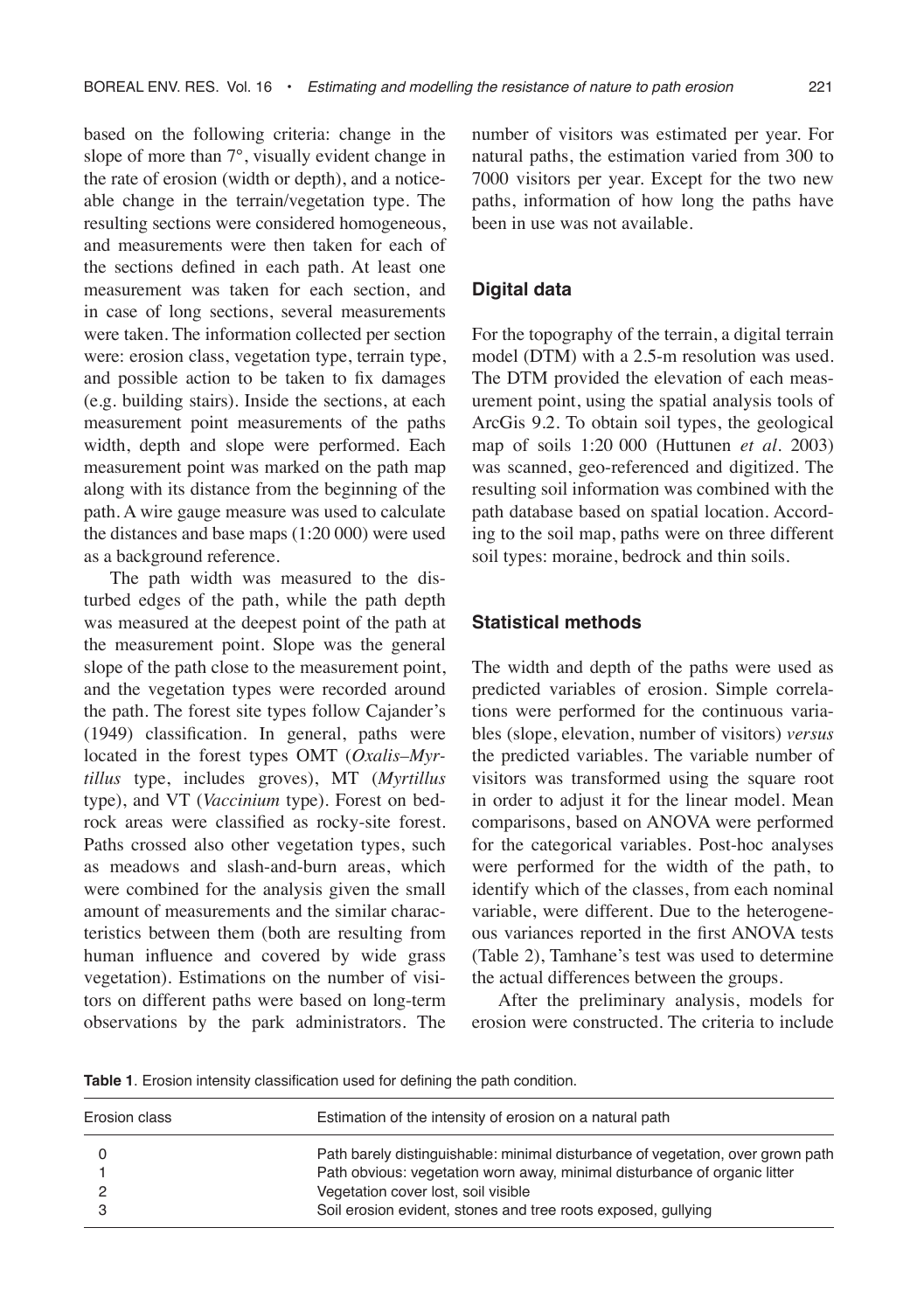the variables were to represent the erosion features, aiming at identifying the main factors affecting path width and depth, to contribute to a higher model's predictive value and to be significant at the 0.05 level. The models were made using ordinary least squares.

## **Results**

The path erosion inventory resulted in 51 natural paths, whose length varied from 40 to 2700 m (mean 636 m). These paths were divided into 92 sections (1–8 sections per path) for which the erosion class was defined, and 201 measurement points of the path width and depth were taken (Table 3). The least eroded paths in the park located on meadows, where the mean width and depth of the paths were 33 cm and 2 cm, respectively. The most eroded paths were on rocky sites, where the mean width varied from 30 to 300 cm, the average being 140 cm.

The widest (up to 300 cm) natural paths having an estimated 7000 visitors per year were located on the top of the hills. Additionally, on the hill tops there were many short side paths to viewpoints. The deepest point (42 cm) of all the natural paths was measured on a 25° slope, on moraine soil and the OMT forest type, where the number of visitors was estimated to be only 1000 per year. This path was located straight along the slope, which allowed the water to flow along the path,

**Table 2.** One-way ANOVA means and significances (p) for different vegetation and soil classes for path's width and depth (top section) and results of post-hoc Tamhane's test (bottom section) for the path's width.

| Variable<br>Soil type (width)<br>Soil type (depth)<br>Vegetation types (width)<br>Vegetation types (depth) |                                                | Mean square between groups | F                     | р                      |  |
|------------------------------------------------------------------------------------------------------------|------------------------------------------------|----------------------------|-----------------------|------------------------|--|
|                                                                                                            |                                                | 55411.42                   | 25.95                 | < 0.001                |  |
|                                                                                                            |                                                | 39.33                      | 1.28                  | 0.281                  |  |
|                                                                                                            |                                                | 32102.61                   | 15.53                 | < 0.001                |  |
|                                                                                                            |                                                | 42.64<br>1.39              |                       | 0.237                  |  |
|                                                                                                            | <b>OMT</b>                                     | MT                         | VT                    | Meadow                 |  |
| MT                                                                                                         | $5.07(p = 0.999)$                              |                            |                       |                        |  |
| VT                                                                                                         | $25.77(p = 0.023)$                             | 20.70 ( $p = 0.041$ )      |                       |                        |  |
| Meadow                                                                                                     | $-36.07$ ( $p < 0.001$ )                       | $-41.14(p<0.001)$          | $-61.84 (p < 0.001)$  |                        |  |
| Rocky                                                                                                      | 70.90 ( $p = 0.001$ )<br>65.82 ( $p = 0.002$ ) |                            | 45.13 ( $p = 0.078$ ) | 106.96 ( $p < 0.001$ ) |  |

**Table 3**. Distribution of erosion classes and maximum, minimum and mean values for each class width and depth on natural paths, and number of measurement points and maximum, minimum and mean values of path width and depth in different vegetation types in Koli.

|                 | No. of<br>sections | Measurement<br>points | Width (cm) |     |        | Depth (cm)  |     |       |
|-----------------|--------------------|-----------------------|------------|-----|--------|-------------|-----|-------|
|                 |                    |                       | min        | max | mean   | min         | max | mean  |
| Erosion class   |                    |                       |            |     |        |             |     |       |
| 0               | 9                  | 11                    | 20         | 40  | 31.36  | 0           | 7   | 1.27  |
|                 | 36                 | 81                    | 30         | 135 | 58.40  | $\Omega$    | 12  | 3.95  |
| $\overline{2}$  | 36                 | 84                    | 30         | 240 | 107.29 | 0           | 17  | 5.98  |
| 3               | 11                 | 25                    | 65         | 300 | 131.60 | 0           | 42  | 13.44 |
| Vegetation type |                    |                       |            |     |        |             |     |       |
| <b>OMT</b>      | 11                 | 28                    | 30         | 170 | 69.82  | 0           | 42  | 5.75  |
| MT              | 41                 | 91                    | 20         | 180 | 74.89  | $\Omega$    | 30  | 5.81  |
| VT              | 20                 | 46                    | 50         | 200 | 95.59  | $\Omega$    | 22  | 6.85  |
| Rocky forest    | 15                 | 28                    | 30         | 300 | 140.71 | $\Omega$    | 20  | 5.39  |
| Meadow          | 6                  | 8                     | 25         | 40  | 33.75  | $\mathbf 0$ | 7   | 2.00  |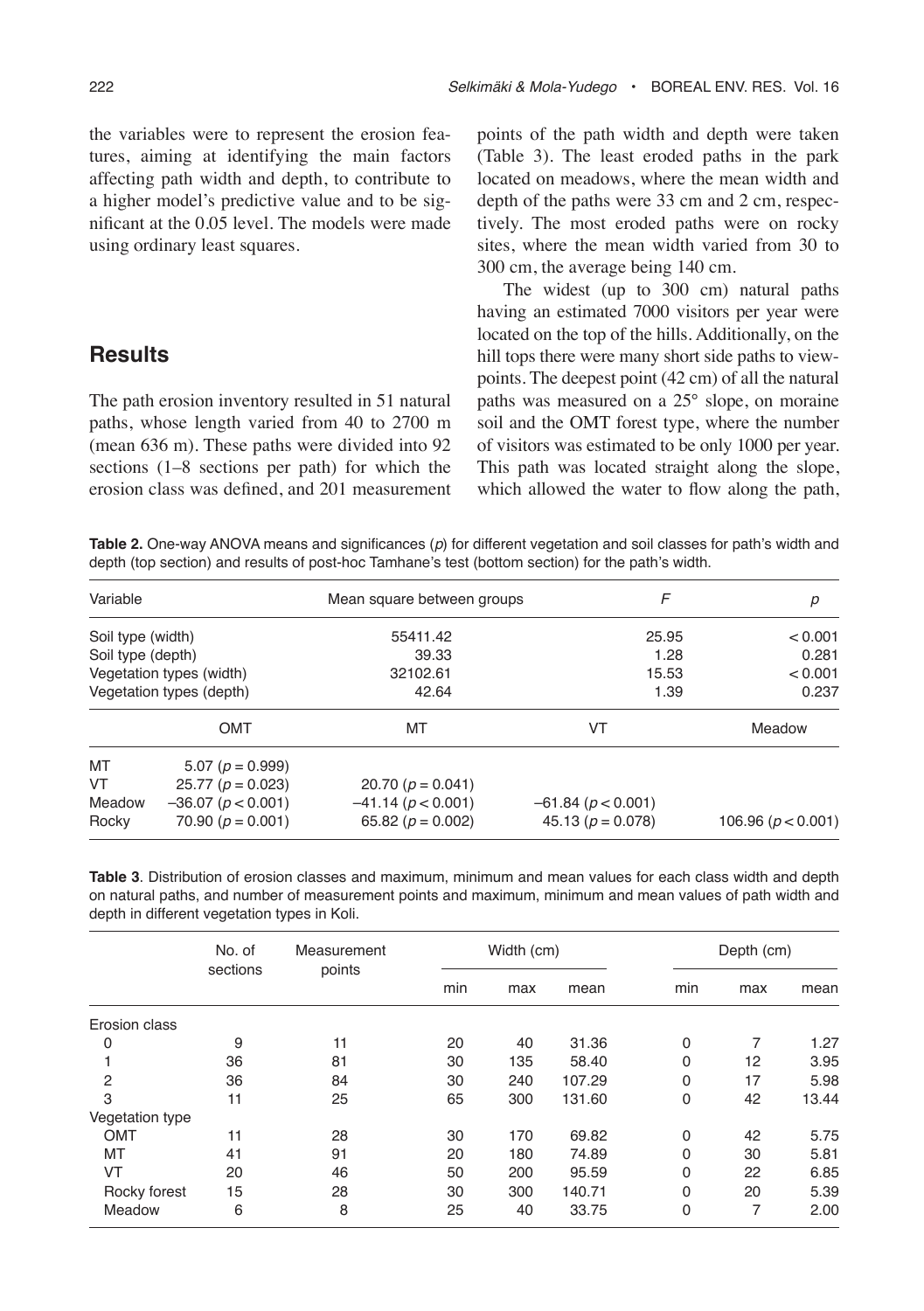

**Fig. 1**. Average path width (**a** and **c**) and depth (**b** and **d**) according to vegetation types (**a** and **b**) and soil types (**c** and **d**). The error bars are 95% confidence intervals.

working as a ditch. There was a clear evidence of water induced erosion observed on the path.

According to the calculated correlations, slope, elevation and number of visitors affected significantly the path's width (Table 4). In the case of depth, elevation was not significant, and the correlation coefficients were lower. Paths on meadow were significantly narrower as compared with paths in the forest. The paths' were narrowest in the OMT forest and widest in rocky-site forests. Additionally, the paths were narrowest on moraine soil and widest on bedrock (Fig. 1 and Table 3). According to the ANOVA test, there are significant differences in path width in different forest types and soil types, but differences in depth are not significant (Table 2). Based on this, the resistance of forest types would decrease in the order OMT, MT, VT with rocky-site forest being the least resistant.

These results indicated significant differences in width among the soil and forest types. These two variables are not independent from each other, as soil type determines, to a certain extent, the vegetation of the area (Vuolanto and Tuhkanen 1982). Therefore, two models for path width were created: the first (Eq. 1) was based on soil types, and the second (Eq. 2) on forest types: The path-depth model was based on soil types (Eq. 3). The models are as follows:

width<sub>i</sub> = 
$$
\beta_0 + \beta_1
$$
SLOPE<sub>i</sub> +  $\beta_2$ ELEVATION<sub>i</sub>  
+  $\beta_3$ VISTTOR<sub>i</sub> +  $\beta_4$ MOR<sub>i</sub> +  $\beta_5$ THIN<sub>i</sub> +  $\varepsilon_i$  (1)

width<sub>i</sub> = 
$$
\beta_0 + \beta_1
$$
SLOPE<sub>i</sub> +  $\beta_2$ ELEVATION<sub>i</sub>  
+  $\beta_3$ VISITOR<sub>i</sub> +  $\beta_6$ MEADOW<sub>i</sub> (2)  
+  $\beta_7$ OMT<sub>i</sub> +  $\beta_8$ MT<sub>i</sub> +  $\beta_9$ VT<sub>i</sub> +  $\varepsilon_i$ 

**Table 4.** Pearson's  $r$  and significance  $(p)$  in the regressions for slope, elevation and visitors, versus width and depth on natural paths.

| Parameters                        |                | Width              | Depth          |                  |  |  |
|-----------------------------------|----------------|--------------------|----------------|------------------|--|--|
|                                   |                | р                  |                | р                |  |  |
| Slope<br>Elevation<br>Square root | 0.536<br>0.327 | < 0.001<br>< 0.001 | 0.329<br>0.032 | < 0.001<br>0.701 |  |  |
| of visitors                       | 0416           | < 0.001            | 0.176          | 0.012            |  |  |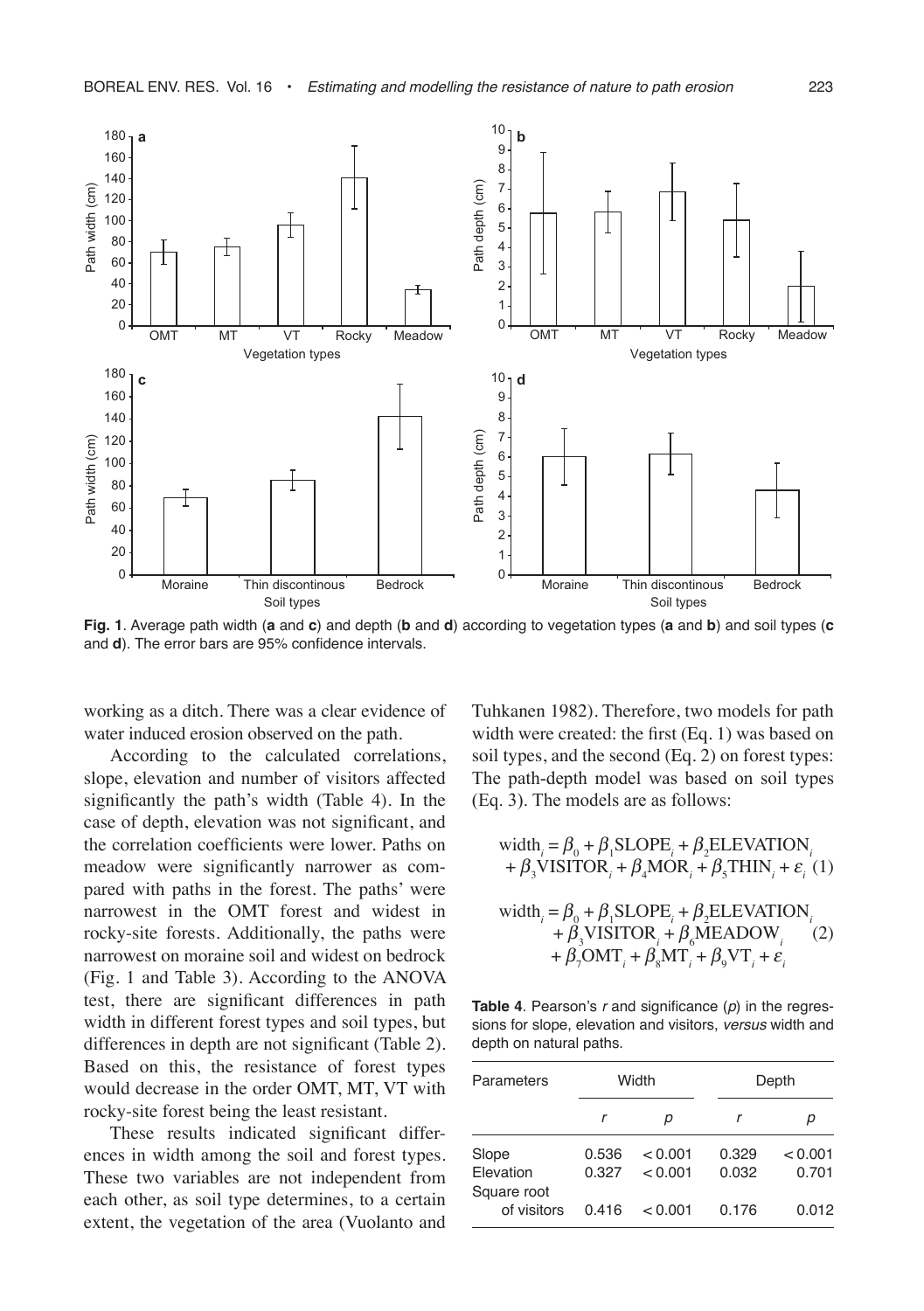$$
\text{depth}_{i} = \beta_{0} + \beta_{1} \text{SLOPE}_{i} + \beta_{3} \text{VISTTOR}_{i} + \beta_{4} \text{MOR}_{i} + \beta_{5} \text{THIN}_{i} + \varepsilon_{i}
$$
 (3)

where 'width' is the width (cm) and 'depth' is the depth (cm) of the natural path at point *i*, SLOPE is the slope (in degrees) measured in the field along the path at point *i*, ELEVATION is the elevation of the path at point *i* (expressed in m a.s.l.), VISITOR is the square root of the number of visitors at point *i*, MOR (moraine) and THIN (thin and discontinuous soils) are dummy variables for soil types as defined by the soil map (Huttunen *et al*. 2003) at point *i*. MEADOW, OMT, MT and VT are the different vegetation types, taken rocky site forest as a reference value since it had the widest paths. These variables were treated as dummies, at point *i*. Parameters  $\beta_0$ – $\beta_9$  (Eqs. 1–3) are the estimates of the parameters for each variable (Table 5),  $\varepsilon$  is the betweenmeasurement error term, normally distributed, and with mean = 0 and variance  $\sigma_i$ .

The coefficients of determination were 0.51 (Eq. 1), 0.47 (Eq. 2) and 0.16 (Eq. 3). The best model for width (Eq. 1) included slope, elevation, square root of the number of visitors and soil types. Vegetation types classification made in the field was giving significant results as well. Different estimations were made using the models (Eqs. 1 and 2) in order to simulate nature's resistant to recreational pressure (number of visitors). The predictions are showing the estimated development of path width on different sites (Fig. 2). In the models slope

was set to 7° and elevation to 200 m. Large differences in predicted path widths were noticed, depending on the soil and vegetation types or the path slope whereas smaller differences are revealed for different elevations.

## **Discussion**

In this study, we analysed path erosion in national parks, using measurements from the Koli National Park in Finland. We found path slope, number of visitors, elevation and soil types as well as vegetation types to be variables affecting path erosion. The path's slope was the strongest variable explaining both width (27.8%) and depth (10.7%) of the paths, which was also found by Coleman (1981). We found meadows to be most resistant to path erosion; there paths were the narrowest as well as the shallowest. The widest paths were at rocky sites and the deepest in VT forests and on moraine soil. Our results regarding the forest type resistance were similar to previous studies (e.g. Kellomäki and Saastamoinen 1975, Kellomäki 1977a, Malmivaara-Lämsä *et al*. 2008b): VT and rocky forest seem to be less resistant than more fertile site types, where no clear difference between the OMT and MT forest types was found. The means of paths' width (OMT 69.82 cm and MT 74.89 cm) suggest that probably OMT could be more resistant than MT, which could be due to herbaceous plants having stronger growth rates with

|                                              | Eq. 1     |           |                  | Eq. 2     |           |         | Eq. 3    |           |         |
|----------------------------------------------|-----------|-----------|------------------|-----------|-----------|---------|----------|-----------|---------|
| Parameters                                   | Estimate  | <b>SE</b> | $\boldsymbol{p}$ | Estimate  | <b>SE</b> | p       | Estimate | <b>SE</b> | p       |
| $\beta_{0}$                                  | 26.311    | 16.517    | 0.113            | 22.194    | 20.147    | 0.272   | $-1.952$ | 1.599     | 0.224   |
| $\beta_1$                                    | 3.666     | 0.439     | < 0.001          | 3.800     | 0.461     | < 0.001 | 0.299    | 0.061     | < 0.001 |
| $\beta_{2}$                                  | 0.135     | 0.064     | 0.035            | 0.167     | 0.069     | 0.017   |          |           |         |
|                                              | 0.730     | 0.168     | < 0.001          | 0.483     | 0.184     | 0.009   | 0.047    | 0.022     | 0.031   |
| $\overline{\beta_3}$<br>$\overline{\beta_4}$ | $-46.453$ | 8.930     | < 0.001          |           |           |         | 3.091    | 1.141     | 0.007   |
|                                              | $-38.585$ | 8.049     | < 0.001          |           |           |         | 2.996    | 1.130     | 0.009   |
| $\frac{\beta_5}{\beta_6}$                    |           |           |                  | $-44.225$ | 16.642    | 0.009   |          |           |         |
| $\beta_{7}$                                  |           |           |                  | $-38.068$ | 12.586    | 0.003   |          |           |         |
|                                              |           |           |                  | $-34.242$ | 9.415     | < 0.001 |          |           |         |
| $\frac{\beta_8}{\beta_9}$                    |           |           |                  | $-25.198$ | 10.081    | 0.013   |          |           |         |
| $\sigma_i$                                   | 1302.396  | 129.915   | < 0.001          | 1391.020  | 138.756   | < 0.001 | 25.902   | 2.584     | < 0.001 |

**Table 5**. Estimates, standard errors (SE) and significances (p) for the parameters of the models for predicting path width (Eqs. 1 and 2 ) and path depth (Eq. 3).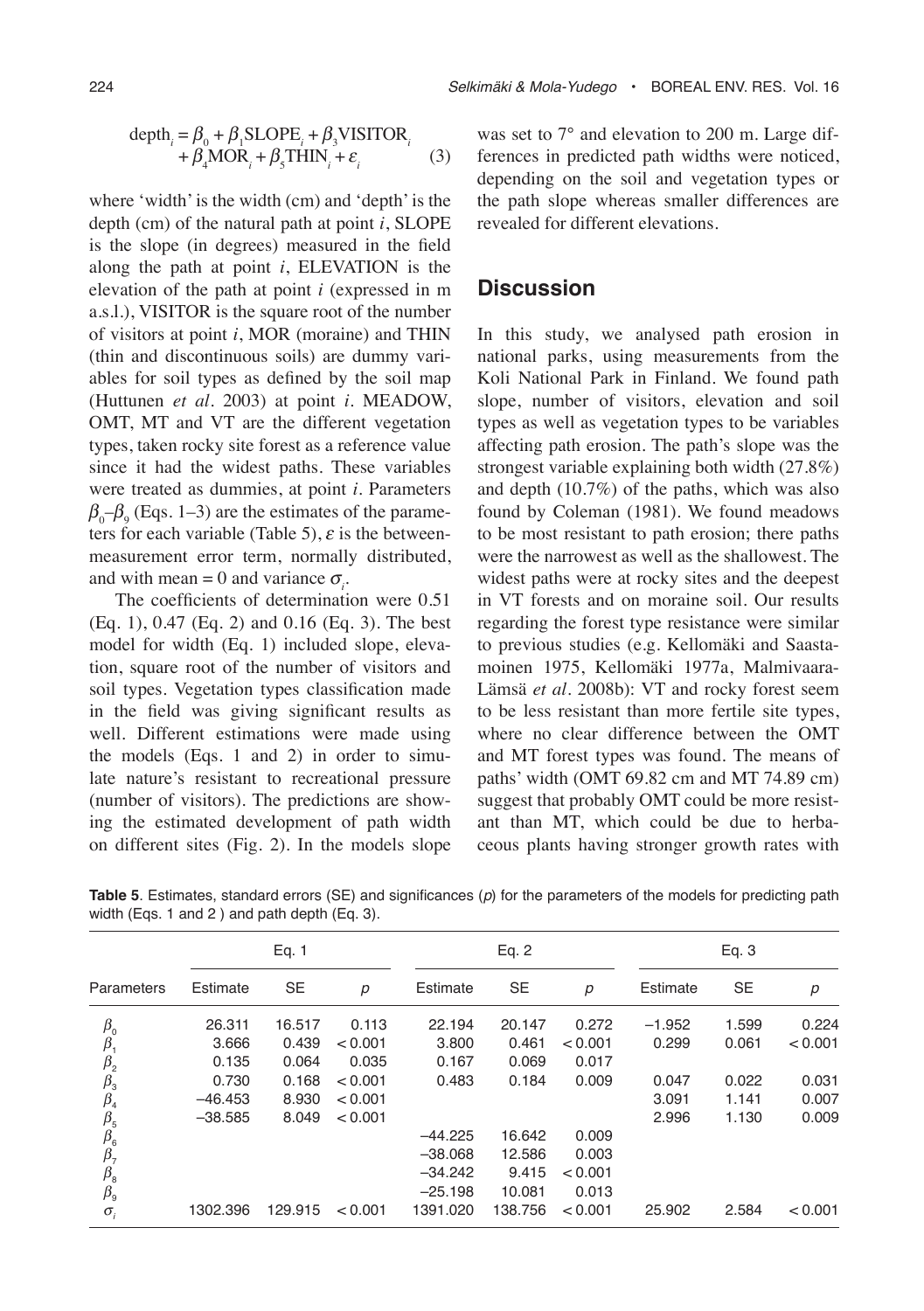

**Fig. 2**. Predicted widths of natural paths predicted by the models (Eqs. 1 and 2), for different numbers of visitors on the paths, for different soil and vegetation types, elevation, and path slope.

higher resilience (Vuolanto and Tuhkanen 1982, Emanuelsson 1984, Cole 1995, Malmivaara-Lämsä *et al*. 2008b). However, this is only evident in long-term trampling experiments, since in short term trampling experiments, the OMT forest type was not the most resistant (Kellomäki and Saastamoinen 1975, Kellomäki 1977a).

Soil types were all significantly different in path width. Stony and rocky soils have excellent resistance to erosion but on the other hand, vegetation in these areas is worn away extremely easily (Vuolanto and Tuhkanen 1982, Jämbäck 1996) leading to the widening of the paths. In Koli the widest paths were located on the bedrock areas of the hill tops. As soil types are also partly explained by elevation; bedrock and rocky sites are on the hilltops whereas moraine is dispersed at lower elevations between the hilltops. In the soil map, the bedrock areas and the rocky forest site are basically the same, both located on the tops of the hills, where lichen and dwarf shrubs grow, which are very sensitive to trampling (Vuolanto and Tuhkanen 1982, Törn *et al*. 2009). Elevation explains more the path width in

the model with vegetation types, which could be a result of the vegetation resistance being lower in the higher areas where the growing season is shorter. Vegetation types were not correlated with elevation as clearly as soil types. Although the model performed better with soil types as a predictor, we think that vegetation types can be of higher utility as a predictor.

Based on our study, path erosion can be modelled, although models are better for predicting width of the path than its depth. Both width models had quite high *R*<sup>2</sup> (0.51 and 0.47, respectively) whereas the depth model explained only 16% of the variation. The low explanatory power suggests that there are other factors affecting the paths' depth which were not included in our study. For instance, running water is a powerful eroding factor (Coleman 1981, Brinker and Tufts 1995, Morgan 2005), and some studies show strong correlation between path erosion and precipitation (Garland 1987). In Koli, most of the deepest paths were at the bottom of steep slopes, and in many places water-caused erosion was evident. Paths going directly across steep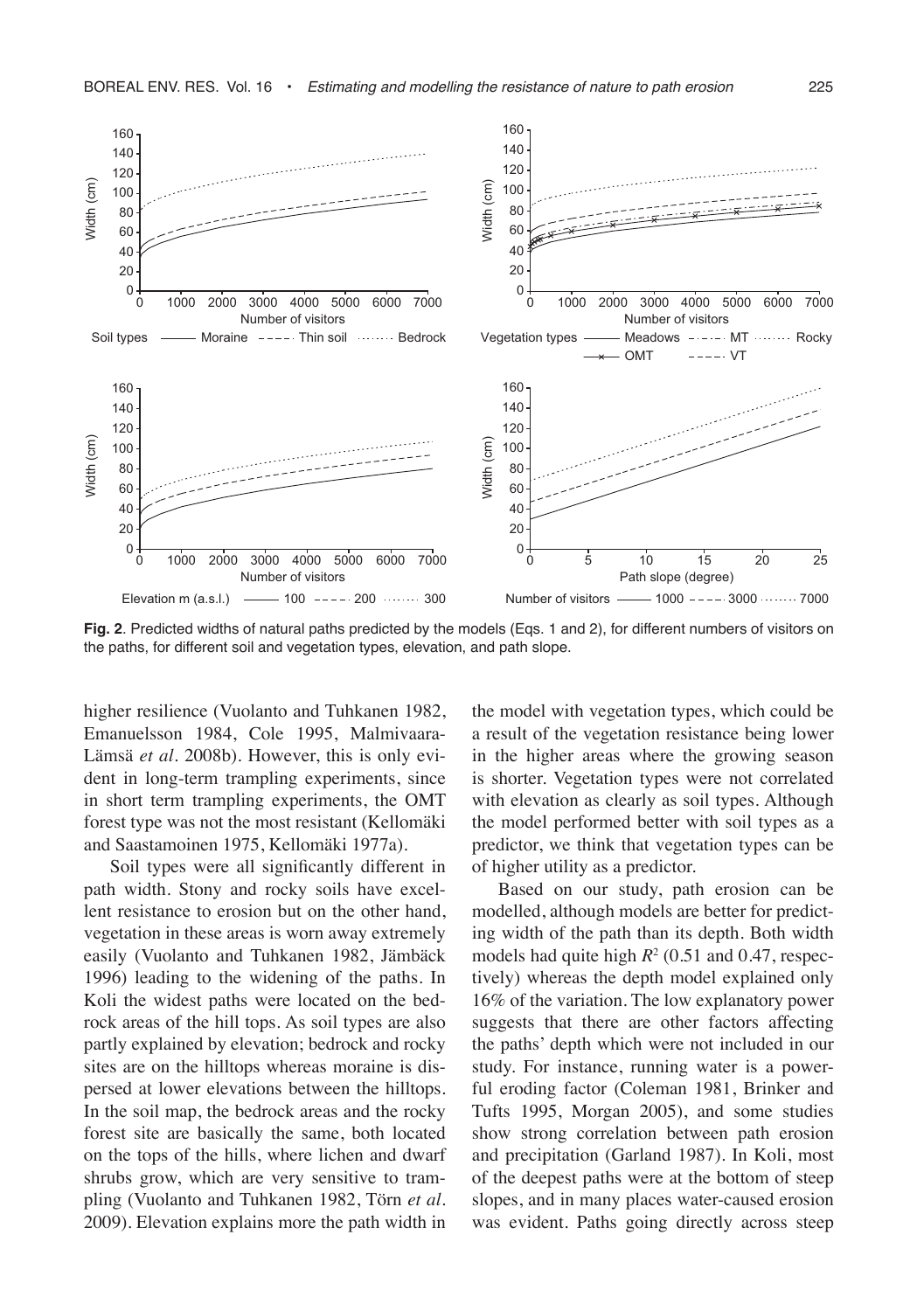slopes are likely to channel water from surroundings. The steeper the slope, the higher the velocity of water and its capacity to carry material becomes (Brinker and Tufts 1995, Morgan 2005). In future, a more detailed study of path deepening would require the establishment of a field experiment to measure the amount of soil particles carried by overland flow (Morgan 2005, Blanco and Lal 2008) or inclusion of precipitation variables in the model. Management action to prevent water-caused deepening of paths can include water barriers and ditches (Agate 2001, Morgan 2005) which were also suggested in the path inventory report of Koli National Park.

The number of visitors was an important factor in determining the level of erosion. However, a main limitation in modelling erosion caused by visitors is that there is no extensive information about how long paths have been in use by hikers and the exact number of visitors in different areas and during different periods. Koli has been a destination for tourists for more than a hundred years and people have been living in Koli area since the 17th century (Martikainen *et al*. 2006) so it is difficult to evaluate the paths age. Often it is impossible to determine the number of visitor passing, except in controlled trampling experiments (Kellomäki 1973, 1977a, Kellomäki and Saastamoinen 1975, Weaver and Dale 1978, Emanuellson 1984, Cole and Bayfield 1993, Cole 1995, Littlemore and Baker 2001). In many studies, numbers of visitors are based on yearly estimates made by park workers (e.g. Törn *et al*. 2009) or estimation is based on the number of resident's around the study area (Malmivaara-Lämsä 2008b). At the time of this study, two paths in the park had visitor calculators since their establishment (for two years) which could be used in future for assessing the impact of visitors. The method used in this study can provide adequate estimates, and the analysis indicates that the obtained numbers of visitors explained the path width and depth significantly, which supports the claim that the estimates are probably indicative of the real values.

This study presents tools to understand and evaluate the process of erosion on natural paths, based on measurements combined with digital data. The combination of different sources of data demands many steps and processes where

errors could have occurred. We acknowledge that these errors could affect soil type and elevation variables, which were taken from the digital data sets. However, the results show strong effects of the variables studied on path erosion. The methodology applied here has been shown to be an easy tool for evaluating condition of paths and hence it can be used in future studies.

In addition to the variables analysed here, a number of other factors (e.g. precipitation, type of recreational activity, etc.) can affect the rate of path erosion and deterioration of the vegetation (Weaver and Dale 1978, Coleman 1981, Jämbäck 1996, Agate 2001, Törn *et al*. 2009). When studied separately, effects of each factor can be shown, but the combination of the different effects is a difficult issue to study. Furthermore, there is a significant lack of measurement-based literature that would suggest proper approaches to path erosion modelling (Coleman 1981), although many methodologies to measure eroded areas have been developed (Hoogesteger 1976, Cole and Bayfield 1993, Karjalainen 1994, Rautio *et al*. 1999, Jewell and Hammitt 2000). In our study, the combination of different factors, created by models, clearly helps to identify main factors affecting path erosion, and how strongly they influence the rate of erosion.

## **Conclusions**

The location of paths is important, especially in national parks when considering the effect of trampling. Koli National Park has an important status in the national landscape, where lakes, forest and hills and meadows attract hikers. The studying of path erosion is, therefore, fundamental for managing the National Park. The number of visitors is not the only factor that explains why some places are more eroded than others, since the same amount of visitors have different effects, depending on the resistance of nature to trampling.

This study offers a detailed inventory of the paths in Koli, as well as tools to study and quantify the evolution of erosion on those paths. Findings of this study show that many paths on the hilltops are badly worn out, most of the vegetation has disappeared and bedrock is exposed. The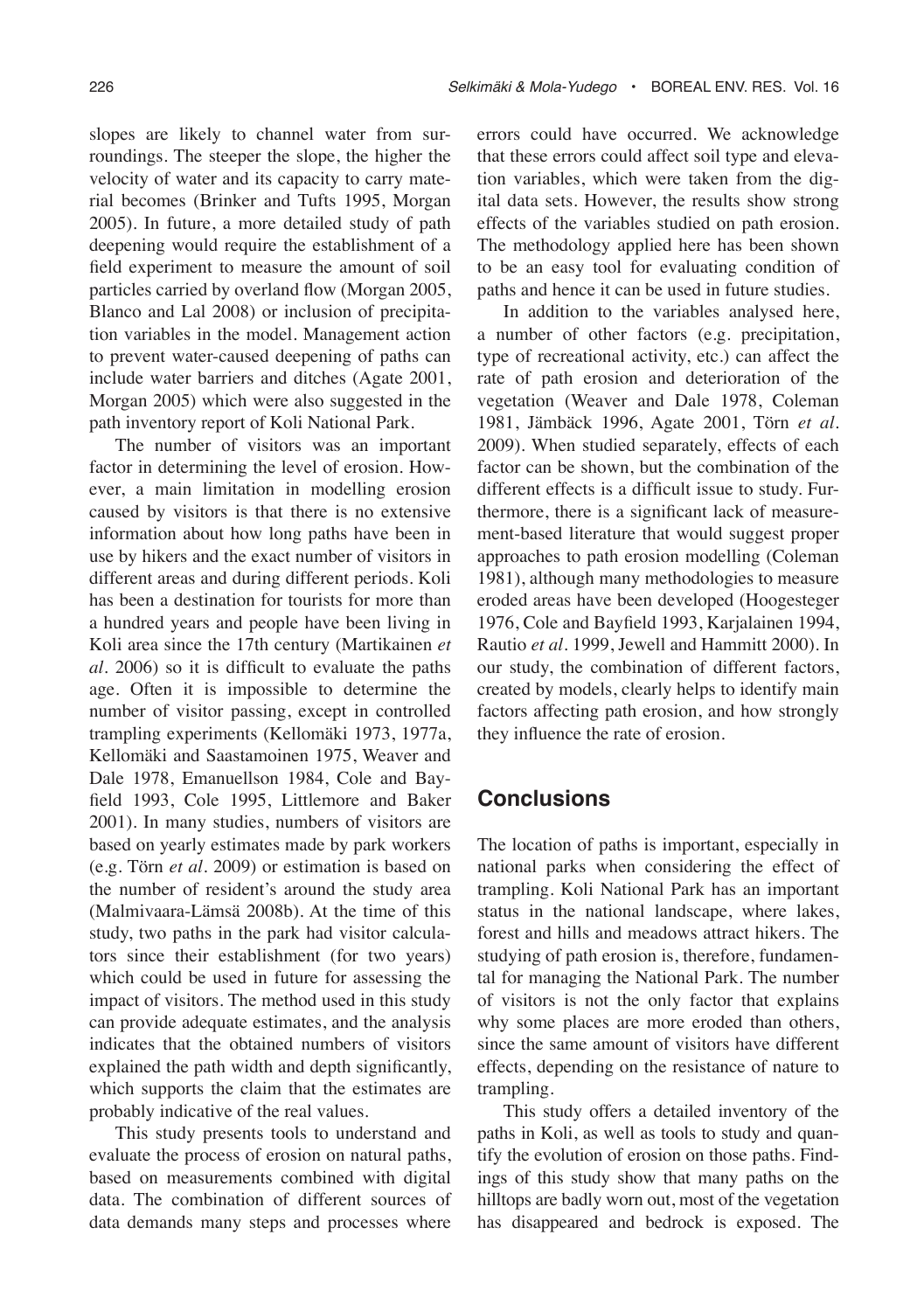most resistant places are courtyards and meadows where the narrowest and shallowest paths were identified. In addition, slash-and-burn areas would probably be good places for paths, since they are also attractive to tourist and, at the same time, are highly resistant to trampling. Slope is affecting vegetation resistance, both because of the impact of hikers, and because of other factors such as water erosion. In general, slope was the main factor indentified as the one explaining variations in path width and depth in Koli National Park.

Careful planning of the location of paths on steep slopes is vital in order to prevent future path erosion, for both minimizing erosion and to increase the safety of future potential visitors. These problems can be addressed by e.g. constructing fences and stairs. Elevation affects the rate of crown snow occurrence and shortening the growing season. This makes vegetation more sensitive to trampling, which explains the wide paths in those areas. Vegetation recovery from trampling at higher elevations takes more time, yet these higher areas are attractive to hikers because of their landscape views.

It is difficult to predict in which areas paths are likely to be eroded, since there are many factors involved. However, the modelling approach presented in this study is a good tool to estimate erosion, and to understand the natural processes involved. Although our models cannot fully explain all factors related to the erosion of the paths, they may serve as an indication of what ought to be done, and can help the planning of corrective measures in order to minimize erosion and to improve the management of conservation areas. In addition the models can be used to make predictions of path erosion in order to construct erosion maps, which can be used as a tool to evaluate possible risks and to help the future planning of the path networks.

*Acknowledgements*: Financial support and facilities for this project was provided by the Finnish Forest Research Institute (METLA) and the Onnenmäki Foundation. The path erosion measurement was part of the sustainable tourism NEST-Koli project, financed by the Northern Periphery Program. We thank the National Park's former director Mr. Lasse Lovén and co-workers, who helped in the data collection, Dr. Alfred Colpaert and Dr. José Ramón González Olabarria as well as the anonymous reviewers for their valuable comments, and Dr. David Gritten for the linguistic revision of the manuscript.

## **References**

- Agate E. 2001. *Footpaths a practical handbook*. British Trust for Conservation Volunteers (BTCV) publications.
- Andrés-Abellan M., Benayas del Álamo J., Landete-Castillejos T., López-Serrano F.R., García-Morote F.A. & Del Cerro-Barja A. 2005. Impacts of visitors on soil and vegetation of the recreational area "Nacimiento del río Mundo". *Environmental Monitoring and Assessment* 101: 55–67.
- Blanco H. & Lal R. 2008. *Principles of soil conservation and management*. Springer, Heidelberg.
- Brinker M. & Tufts R. 1995. *Forest roads and construction of associated water diversion devices*. Alabama Cooperative Extensions system ANR-916, Alabama A & M Auburn Universities.
- Cajander A.K. 1949. Forest types and their significance. *Acta Forestalia Fennica* 56: 1–69.
- Cole D.N. 1995. Experimental trampling of vegetation. I. Relationship between trampling intensity and vegetation response. *Journal of applied Ecology* 32: 203–214.
- Cole D.N. 2004. Monitoring and management of recreation in protected areas: the contributions and limitation of Science. *Working Papers of the Finnish Forest Research Institute* 2: 10–17.
- Cole D.N. & Bayfield N.G. 1993. Recreational trampling of vegetation: standard experimental procedures. *Biological conservation* 63: 209–215.
- Coleman R. 1981. Footpath erosion in the English Lake District. *Applied Geography* 1: 121–131.
- Emanuelsson U. 1984. *Ecological effect of grazing and trampling on mountain vegetation in northern Sweden*. Ph.D. thesis, Lund University.
- Finland's environmental administration 2002. *Luonnon virkistyskäytön ja luontomatkailun kehittämistyöryhmä: Luontomatkailun työpaikkojen määrä voidaan kaksinkertaistaa*. Available at http://www.miljo.fi/default. asp?contentid=66667&lan=fi.
- Finnish Forest and Park Service 2008a. *Kansallispuistojen suosio kasvussa*. Available at http://www.luontoon.fi/ news.asp?Section=1603&Item=14619&page=9.
- Garland G. 1987. Rates of soil loss from mountain foothpaths: an experimental study in the Drakenberg mountains, South Africa. *Applied Geography* 7: 41–54.
- Hakalisto S. 2000. Koli luonnon valtaisa vaihtelevuus. In: Lovén L. & Rainio H. (eds.), *Kolin perintö — kaskisavusta kansallismaisemaan*, Metsäntutkimuslaitos-Geologian tutkimuskeskus, Helsinki, pp. 56–59.
- Hammitt W.E. & Cole D.N. 1998. *Wildland recreation ecology and management*, 2nd ed. Wiley, New York.
- Hemmi J. 1995. *Ympäristö- ja luontomatkailu*. Vapaa-ajan konsultit Oy, Vironlahti.
- Hoogesteger M. 1976. Kasvillisuuden muuttuminen Koilliskairan autiotupien ympärillä. *Silva Fennica* 10: 40–53.
- Huttunen T., Hytönen M., Kejonen A., Rönty H., Saarelainen J., Tervo T., Väänänen T. & Äikäs O. 2003. *Koli. Geologinen retkeilykartta 1:20 000 ja opaskirja*. Geologian tutkimuskeskus, Kuopio.
- Jewell M.C. & Hammitt W.E. 2000. *Assessing soil erosion*